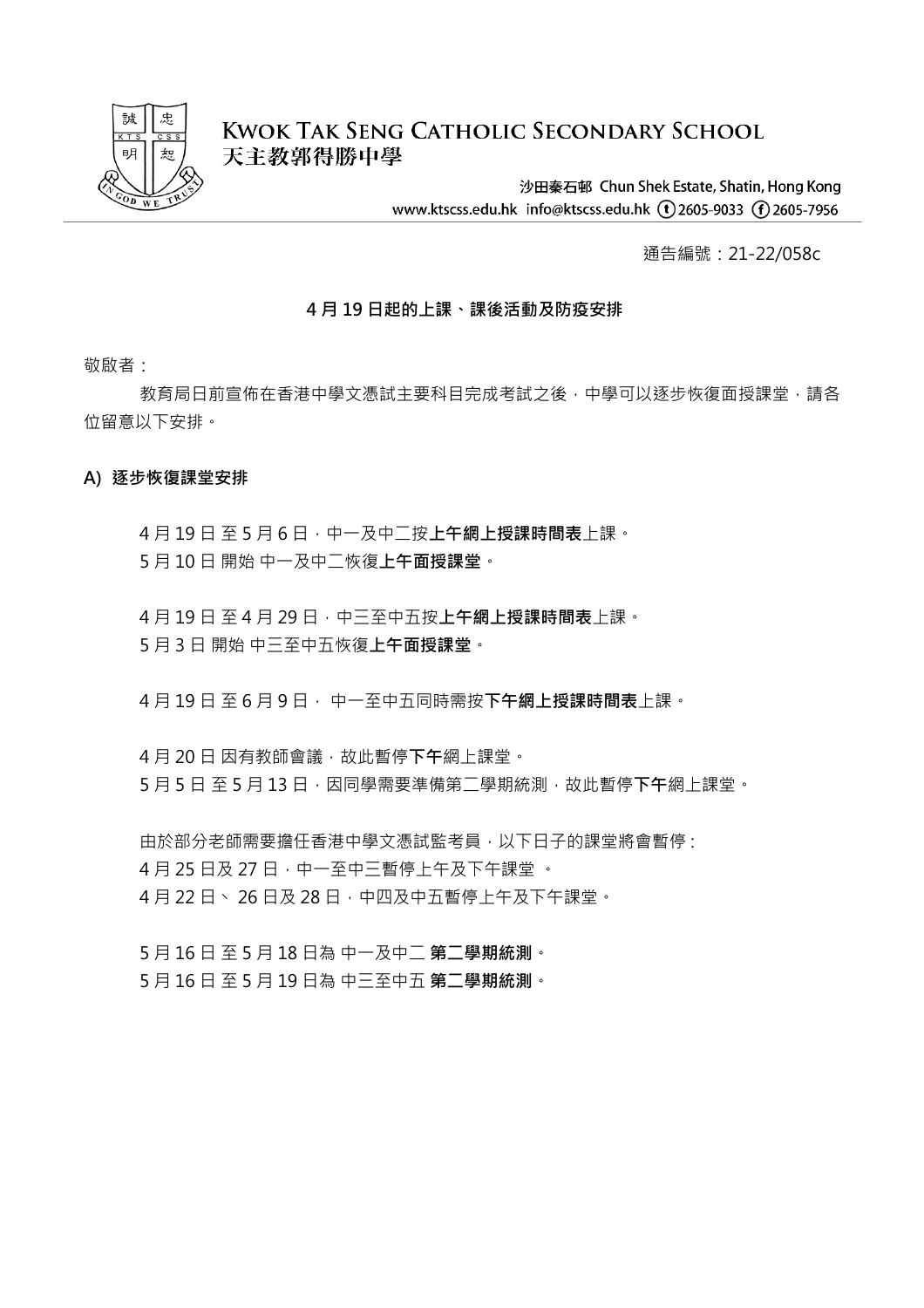| 時間              | 課節  |
|-----------------|-----|
| $8:30 - 9:10$   | 第一節 |
| $9:10 - 9:15$   | 小休  |
| $9:15 - 9:55$   | 第二節 |
| $9:55 - 10:10$  | 小息  |
| $10:10 - 10:50$ | 第三節 |
| $10:50 - 10:55$ | 小休  |
| $10:55 - 11:35$ | 第四節 |
| $11:35 - 11:50$ | 小息  |
| $11:50 - 12:30$ | 第五節 |
| $12:30 - 12:35$ | 小休  |
| $12:35 - 13:15$ | 第六節 |

**上午網上課堂時間表**

**下午網上課堂時間表**

|      | 時間              | 課節    |
|------|-----------------|-------|
| 如上午為 | $14:30 - 15:15$ | 下午第一節 |
| 網上授課 | $15:15 - 16:00$ | 下午第二節 |
| 如上午為 | $15:00 - 15:45$ | 下午第一節 |
| 面授課堂 | $15:45 - 16:30$ | 下午第二節 |

 **上午面授課堂時間表**

| 時間              | 課節   |
|-----------------|------|
| $8:00 - 8:30$   | 班主任節 |
| $8:30 - 9:10$   | 第一節  |
| $9:10 - 9:15$   | 小休   |
| $9:15 - 9:55$   | 第二節  |
| $9:55 - 10:10$  | 小息   |
| $10:10 - 10:50$ | 第三節  |
| $10:50 - 10:55$ | 小休   |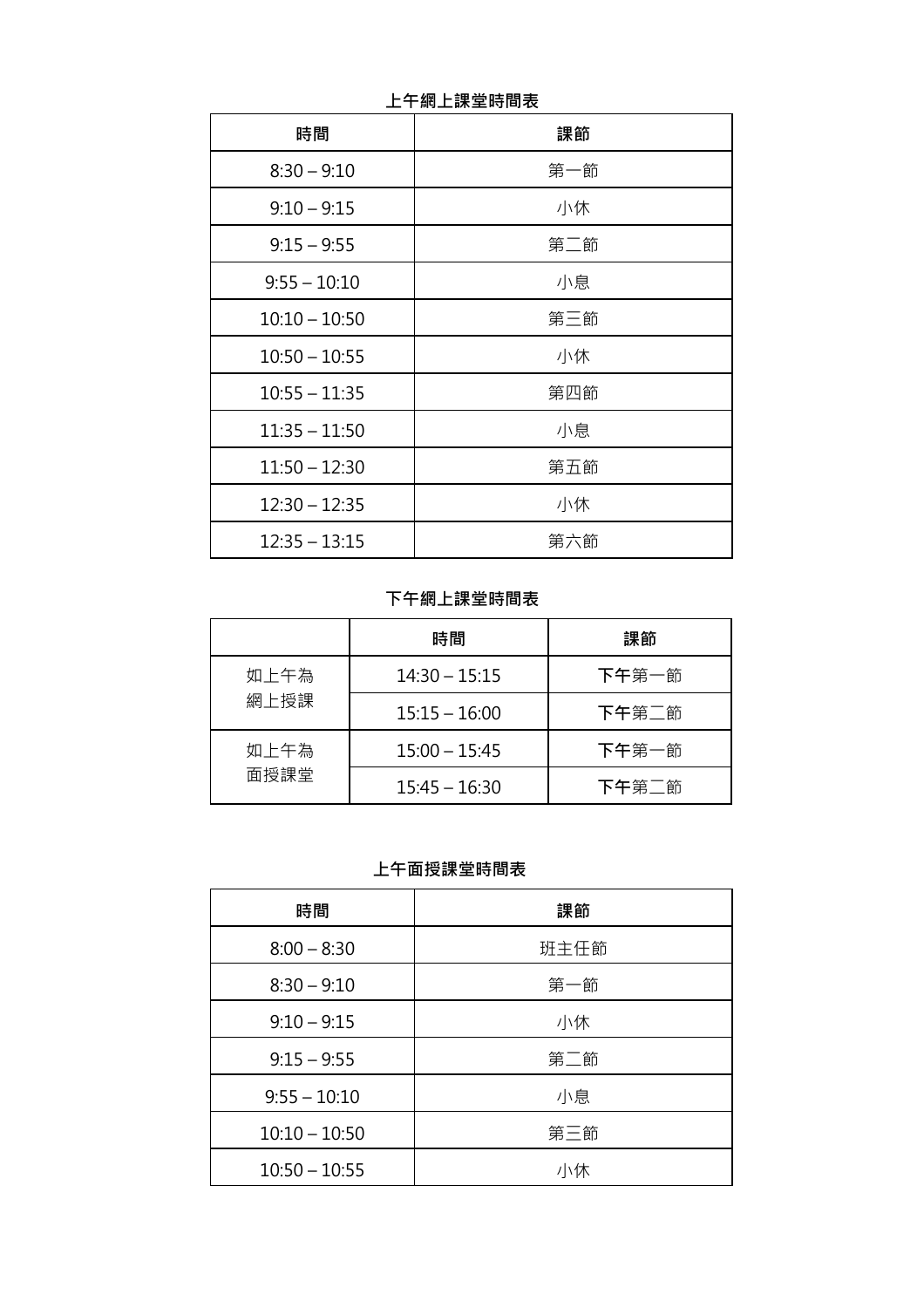| $10:55 - 11:35$ | 第四節 |
|-----------------|-----|
| $11:35 - 11:50$ | 小息  |
| $11:50 - 12:30$ | 第五節 |
| $12:30 - 12:35$ | 小休  |
| $12:35 - 13:15$ | 第六節 |

網上課堂將會採用 Zoom 或 Google Meet 進行,請同學更新至最新的版本。同學必須使用本 校學生電郵登入,並以班別、學號、英文全名作為登入名稱,例如 "1E 38 Chan Tak Seng",以便 老師識別。老師會透過電郵或 Google Classroom 發放最新的課堂會議編號及密碼給同學,但切勿與 其他人士分享編號及密碼。同學必須輸入密碼先進入虛擬等候室,待得到老師批准後才可進入課堂。 一旦課堂開始,老師可能將課堂鎖定,防止其他人進入。遲到者有可能因為虛擬班房被鎖定而不能登 入, 故此同學務必準時出席課堂。同學必須每天要留意學校電郵及 Google Classroom 有關最新安排 的通知。

網上課堂屬於正式課堂,所以每節均會點名,**同學必須以開啟視像方式出席,以專心的態度上 課。**如因病請假,必需由家長或監護人致電通知校務處。如因突發技術困難未能登入課堂,**家長應立 即致電通知校務處**,並且在復課後補交家長信。如果同學缺席網上課堂,校方最遲第二天會以 eClass Parent App 短訊通知家長。

#### **B) 定期進行快速抗原測試**

學校全體教職員及學生在每天回校前必須完成一次快速抗原測試 · **測試應在每天早上進行 · 相 關人士在獲得陰性結果才能回校上班/上課。測試結果必須在每天回校前上載到 eClass app 的「健康 申報 」功能,才能回校上課。**

如測試結果為陽性,相關人士不得回校,並應盡快通知學校及留在家中,他們亦須盡快於 24 小時內透過「2019 冠狀病毒快速抗原測試陽性結果人士申報系統」[\(https://www.chp.gov.hk/ratp/\)](https://www.chp.gov.hk/ratp/) 向衞生署申報。學校須每天早上收集所有教職員及學生的快速抗原測試陽性結果數據,並向衞生防護 中心呈報結果。

教育局會為有經濟需要的學生提供快速抗原測試包,詳情有待教育局公佈。家長須按稍後公佈 的指示依時報告檢測結果,學生才可回校,校方可能抽查個案,並要求覆檢,**若未能及時完成檢測**, **有關學生不能上課,學校會通知家長,盡快安排該學生回家。**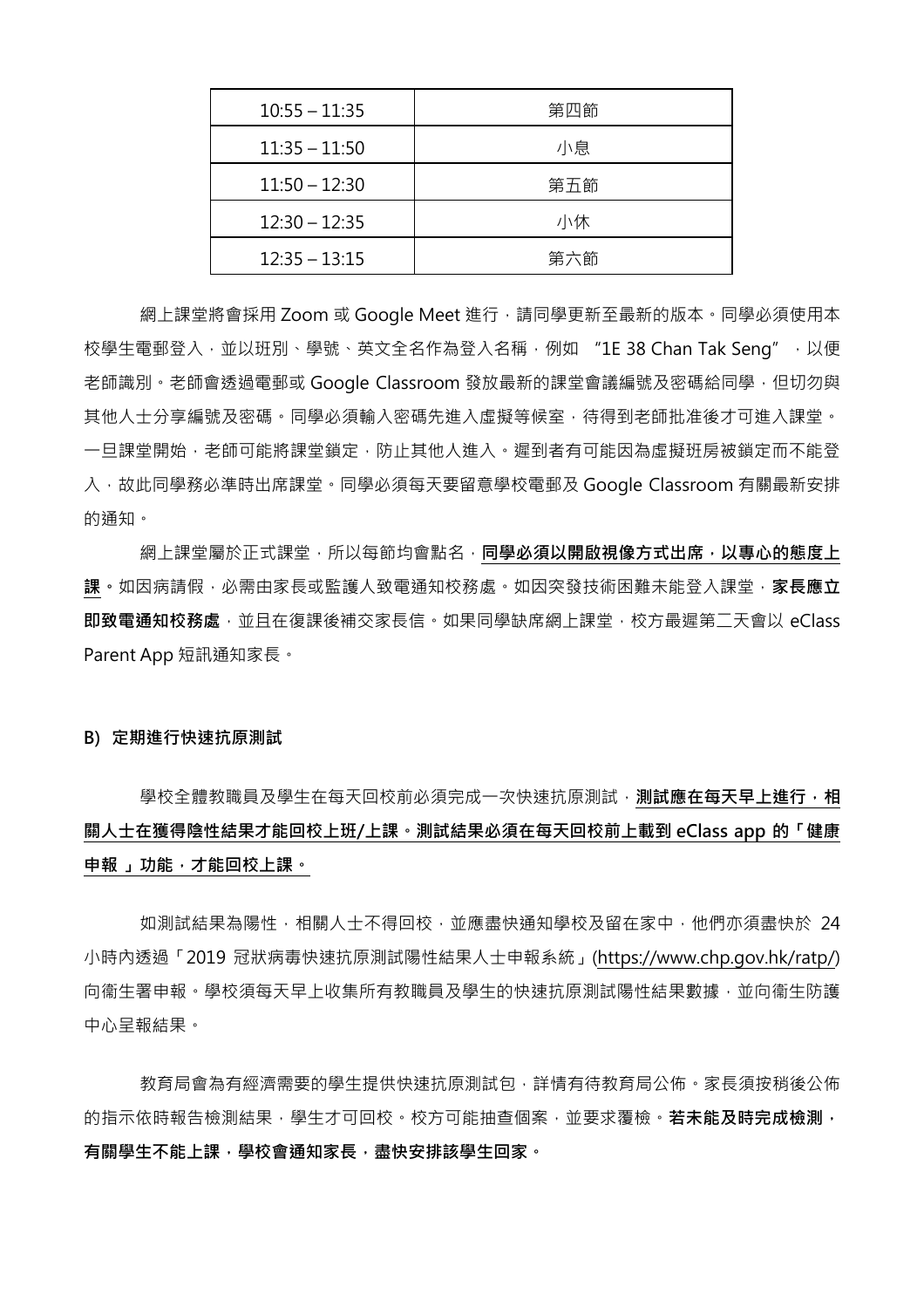#### **C) 有關家長及學童的防疫措施及課外活動規定**

為抵禦肆虐的變種病毒,教育局於 1 月 20 日通知學校有關最新「疫苗通行證」的安排,由 2022 年 2 月 24 日起,除獲豁免人士外(包括學生), 所有幼稚園及中小學、在校園內提供服務人士及 到訪者(包括家長),須出示至少已接種第一劑 2019 冠狀病毒病疫苗的記錄,才可進入學校,否則不准 進入學校範圍。**此外, 教育局規定學生必須接種兩劑疫苗才可參與復課後的下午課後活動, 基於上述 考慮,教育局呼籲所有仍未接種疫苗的學生及家長盡快接種疫苗,**為校園和社區築起更有效的保護屏 障,抵禦肆虐的變種病毒。

此外,所有教學及非教學人員、在校園內提供服務人士及到訪者,**必須使用「安心出行」流動 應用程式進入學校**(獲豁免使用「安心出行」的人士除外)。學生進入學校範圍,則可獲豁免。

家長應採取防疫措施及留意子女的健康情況,若有不適,請立即進行快速檢測並尋求專業醫療 建議。在暫停面授課堂期間,學校會繼續與家長和學生保持溝涌,關心學生的學習及情緒需要,及為 家長提供可行的協助,有需要安排輔導老師及社工協助同學。學校亦會時刻保持校園環境清潔衞生, 並繼續嚴格遵照教育局及衞生防護中心的指引,切實執行各種抗疫措施。

暫停面授課堂期間,校舍會保持開放,如有特別需要,家長可申請子女返回學校上課。如果在 上網器材上有特別需要,亦可以聯絡本校尋求支援。家長請密切留意子女的身體及心理狀況,並且與 老師保持緊密聯繫,緊守早前發出之防疫措施。我們會盡力提供適切的支援。亦請各家長繼續留意校 方最新發出的信函及信息。

祝身體健康,願主的平安常與大家同在。

此致

各位家長/監護人

天主教郭得勝中學校長 韓思騁謹啟

2022 年 4 月 14 日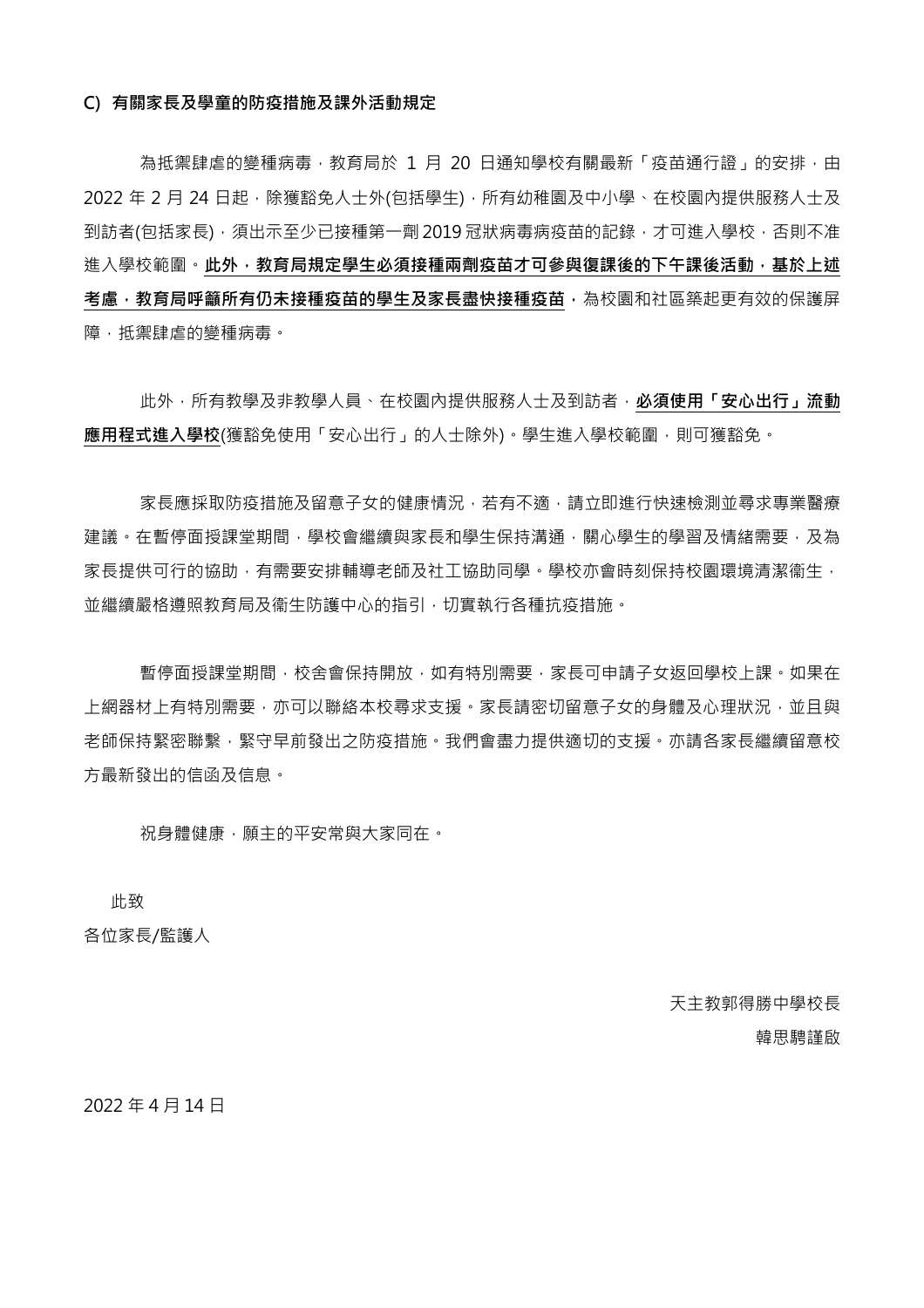

**KWOK TAK SENG CATHOLIC SECONDARY SCHOOL** 天主教郭得勝中學

> 沙田秦石邨 Chun Shek Estate, Shatin, Hong Kong www.ktscss.edu.hk info@ktscss.edu.hk (1) 2605-9033 (1) 2605-7956

> > Notice Number: 21-22/058e April 14, 2022

Dear Parents/Guardians,

# **Classes and Epidemic Prevention Arrangements from April 19**

The Education Bureau recently announced that schools could resume onsite lessons after the core subject examination of HKDSE. Please pay attention to the following arrangement.

## **A) Resumption of lesson after the holidays**

From Apr 19 to May 6, S.1 and S.2 will have lessons according to the **A.M. online lesson timetable**. Starting from May 10, S.1 and S.2 will have lessons according to the **A.M. onsite lesson timetable**.

From Apr 19 to Apr 29, S.3 to S.5 will have lessons according to the **A.M. online lesson timetable**. Starting from May 3, S.3 to S.5 will have lessons according to the **A.M. onsite lesson timetable**.

From Apr 19 to June 9, S.1 to S.5 will have lessons according to the **P.M. online lesson timetable**. On April 20, the P.M. lessons will be suspended due to the Staff Meeting. From May 5 to May 13, the P.M. lessons will be suspended for students to prepare for the Second Term Test.

As some teachers have to take up invigilation duties in the HKDSE, some of the lessons will be suspended:

On Apr 25 and 27, S.1 to S.3 A.M. and P.M. lessons will be suspended.

On Apr 22, 26 and 28, S.4 and S.5 A.M. and P.M. lessons will be suspended.

From May 16 to May 18, S.1 and S.2 will have the **Second Term Test**. From May 16 to May 19, S.3 to S.5 will have the **Second Term Test**.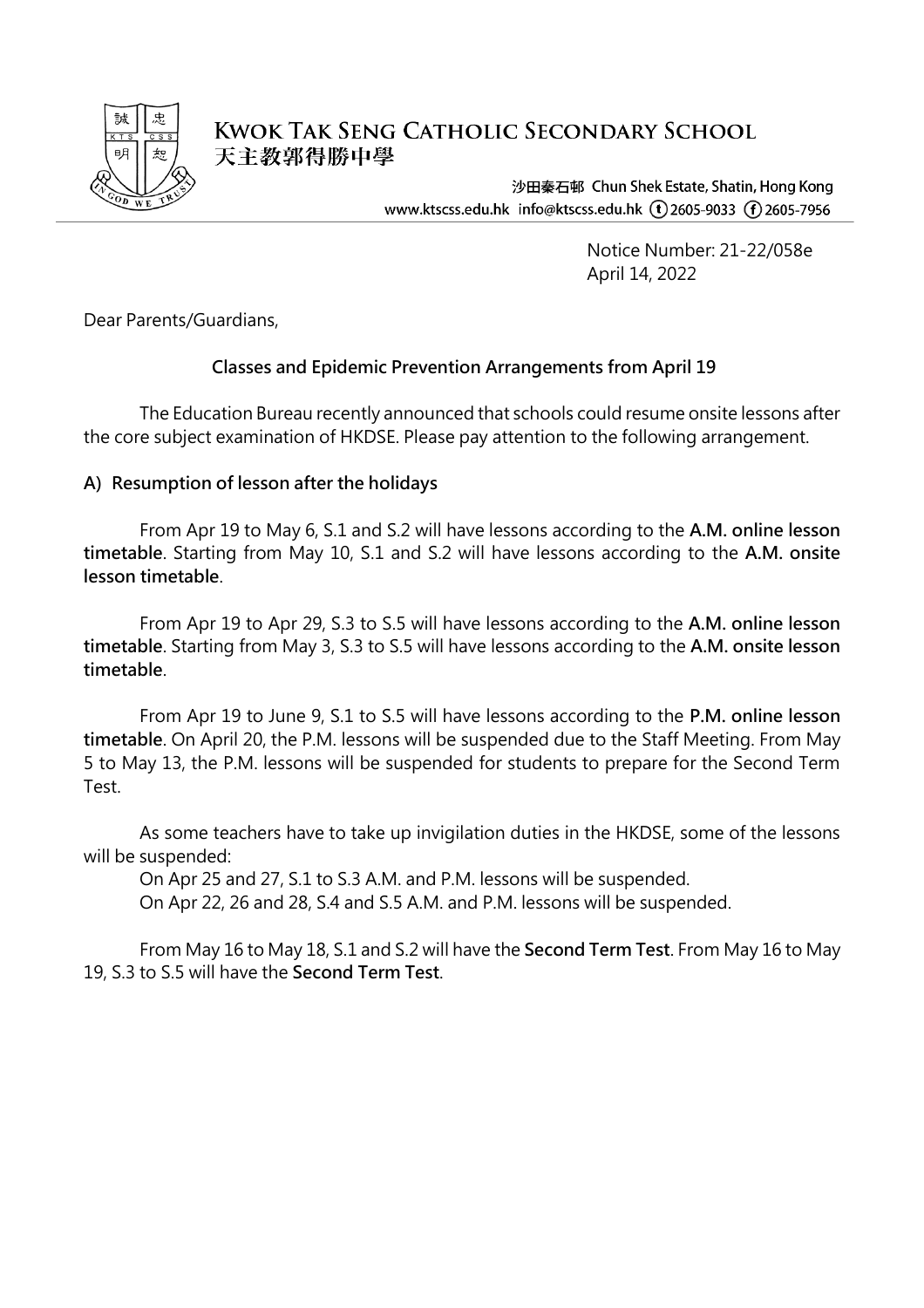| <b>Time</b>     | <b>Period</b> |
|-----------------|---------------|
| $8:30 - 9:10$   | 1             |
| $9:10 - 9:15$   | <b>Break</b>  |
| $9:15 - 9:55$   | 2             |
| $9:55 - 10:10$  | Recess        |
| $10:10 - 10:50$ | 3             |
| $10:50 - 10:55$ | <b>Break</b>  |
| $10:55 - 11:35$ | 4             |
| $11:35 - 11:50$ | Recess        |
| $11:50 - 12:30$ | 5             |
| $12:30 - 12:35$ | <b>Break</b>  |
| $12:35 - 13:15$ | 6             |

**A.M. online lesson timetable**

**P.M. online lesson timetable**

|                | Time            | Period        |
|----------------|-----------------|---------------|
| With A.M.      | $14:30 - 15:15$ | P.M. Lesson 1 |
| online lessons | $15:15 - 16:00$ | P.M. Lesson 2 |
| With A.M.      | $15:00 - 15:45$ | P.M. Lesson 1 |
| onsite lessons | $15:45 - 16:30$ | P.M. Lesson 2 |

# **A.M. onsite lesson timetable**

| <b>Time</b>     | Period              |
|-----------------|---------------------|
| $8:00 - 8:30$   | Form Teacher Period |
| $8:30 - 9:10$   | 1                   |
| $9:10 - 9:15$   | <b>Break</b>        |
| $9:15 - 9:55$   | 2                   |
| $9:55 - 10:10$  | Recess              |
| $10:10 - 10:50$ | 3                   |
| $10:50 - 10:55$ | <b>Break</b>        |
| $10:55 - 11:35$ | 4                   |
| $11:35 - 11:50$ | Recess              |
| $11:50 - 12:30$ | 5                   |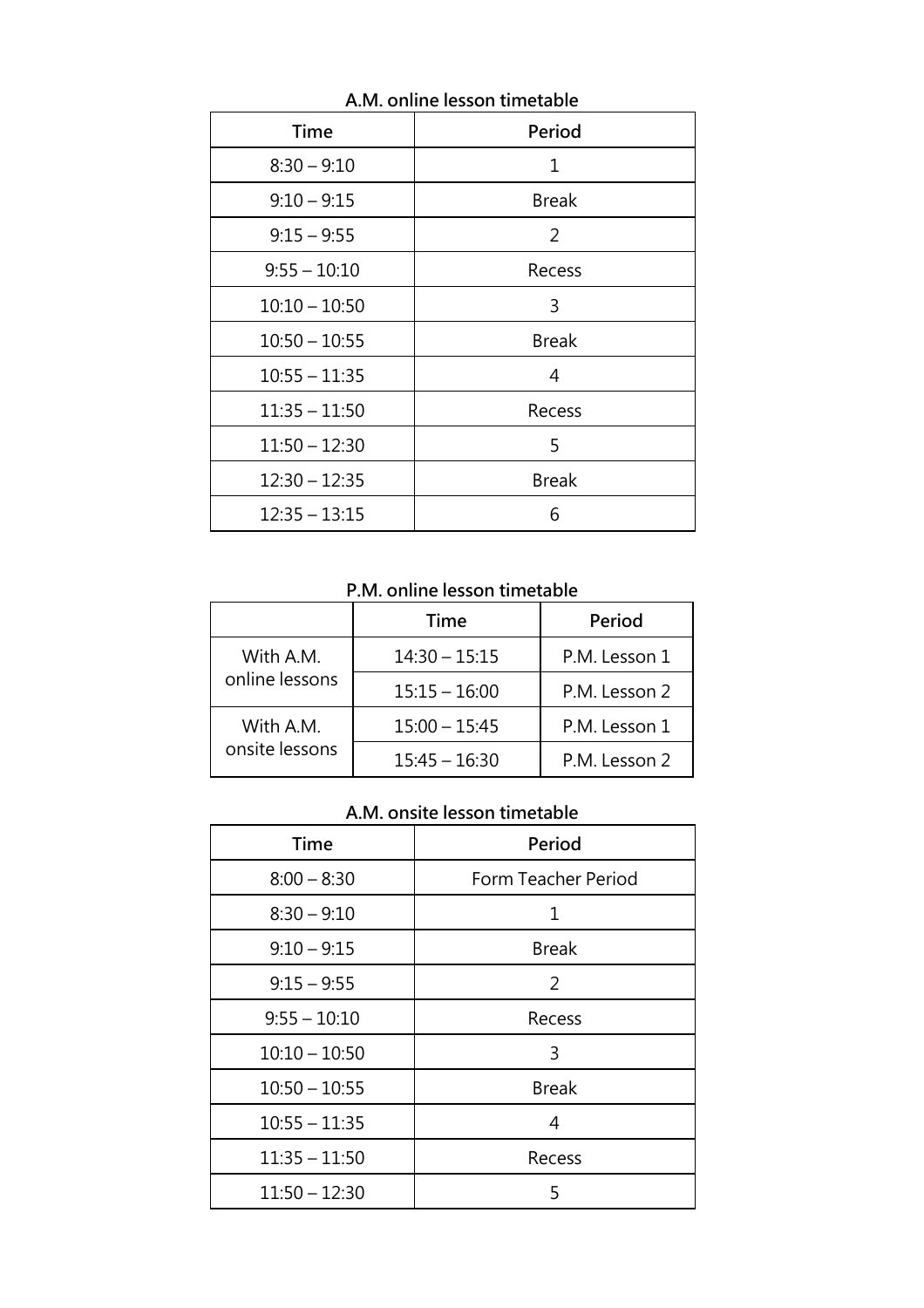| $12:30 - 12:35$ | <b>Break</b> |
|-----------------|--------------|
| $12:35 - 13:15$ |              |

Online classes will be conducted using Zoom or Google Meet, please update to the latest version. Students must use the school's student email to log in, and use the class, student number, and full English name as the login name, such as "1E 38 Chan Tak Seng", so that the teacher can identify it. The teacher will send the latest class meeting number and password to the students via email or Google Classroom. Please do not share the number and password with other people. Students must enter the password to enter the virtual waiting room first and can only enter the classroom after the teacher's approval. Once the class begins, the teacher may lock the class to prevent others from entering. Latecomers may not be able to log in because the virtual classroom is locked, so students must attend the class on time. Students must pay attention to school emails and Google Classroom for the latest arrangements every day.

The online class is a formal class, so each class will be called by name. Students are required to attend the class by turning on the video camera, and pay attention to the class. In case of sick leave, the parent or guardian must call the General Office. If you are unable to log in to the classroom due to technical difficulties, parents should call the General Office (2605 9033) immediately and submit a parent letter after the class resumes. Parents would be informed via eClass Parent App by the next day if their children were absent from the online class.

## **B) Regular rapid antigen tests**

All staff and students of the school must complete a rapid antigen test before returning to school every day. **The test should be carried out every morning, and the relevant person can only return to work/class after obtaining a negative result. The test results must be uploaded to the "Health Declaration" function of the eClass app before returning to school every day.**

If the test result is positive, the relevant person is not allowed to return to school for work/lessons and should inform the school as soon as possible and stay at home. They should report to the Department of Health via the "Declaration System for individuals tested positive for COVID-19 using Rapid Antigen Test" (https://www. chp.gov.hk/ratp/). Schools are required to collect data on positive rapid antigen test results from all staff and students every morning and report the results to the Centre for Health Protection.

The Education Bureau will provide rapid antigen test kits for students with financial needs. Details will be announced by the Education Bureau. Parents are required to report test results on time according to the instructions to be announced later before students can return to school. School may spot-check cases and request a review. If the test is not completed on time and the student cannot attend lessons, the school will notify the parents and arrange the student to go home as soon as possible.